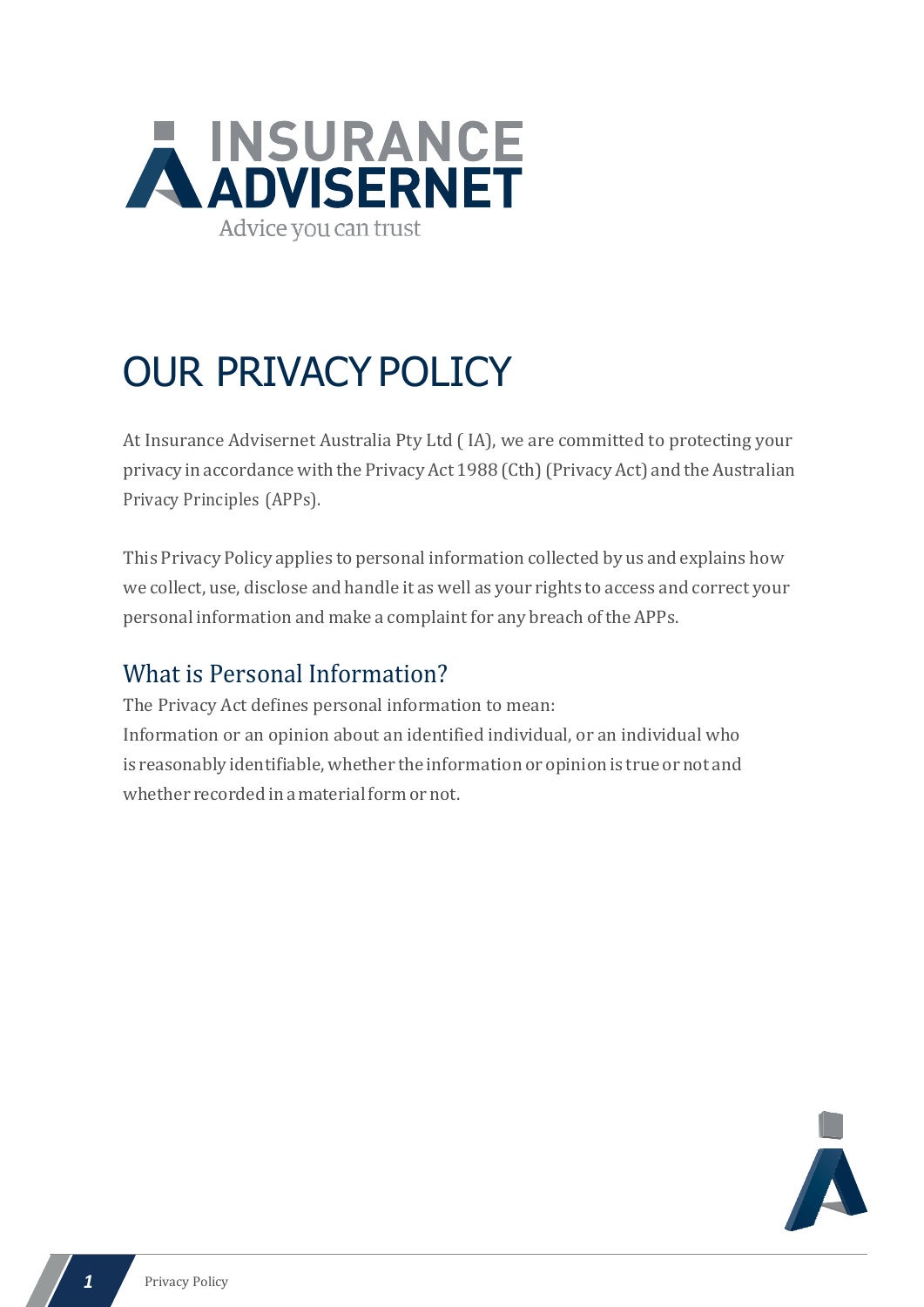# WHAT IS SENSITIVE INFORMATION?

#### Sensitive information is a subset of personal information andmeans:

Information or opinion about an individual's racial or ethnic origin, political opinions, membershipof apolitical organisation, religiousbeliefsor affiliations, philosophical beliefs, membership of a professional or trade association, membership of a trade union, sexualorientationorpractices, criminal record,healthinformationabout anindividual,geneticinformation,biometricinformationortemplates.

What kinds of personal information do we collect and hold? The kinds of personal information we collect and hold vary depending on the services we are providing, but generally can include:

- Your contactinformation such as full name (first and last), e-mail address, current postaladdress,delivery address (ifdifferenttopostaladdress) andphonenumbers;
- Details relating to your employment (if applicable) or your previous employment;
- Yourdate of birth
- Insurance history;
- other information specific to our products or services such as your opinions, statements and endorsements collected personally or via surveys and questionnaires, including but not limited to your views on the products and services offered by IA; and
- If you are requesting products or services from us, we will collect any relevant payment or billing information, (including but not limited to bank account details, direct debit, credit card details, billing address, premium funding and installment information.

The type of sensitive information we may collect generally includes:

- criminal record;
- health information; and
- membershipofaprofessionalor trade association.

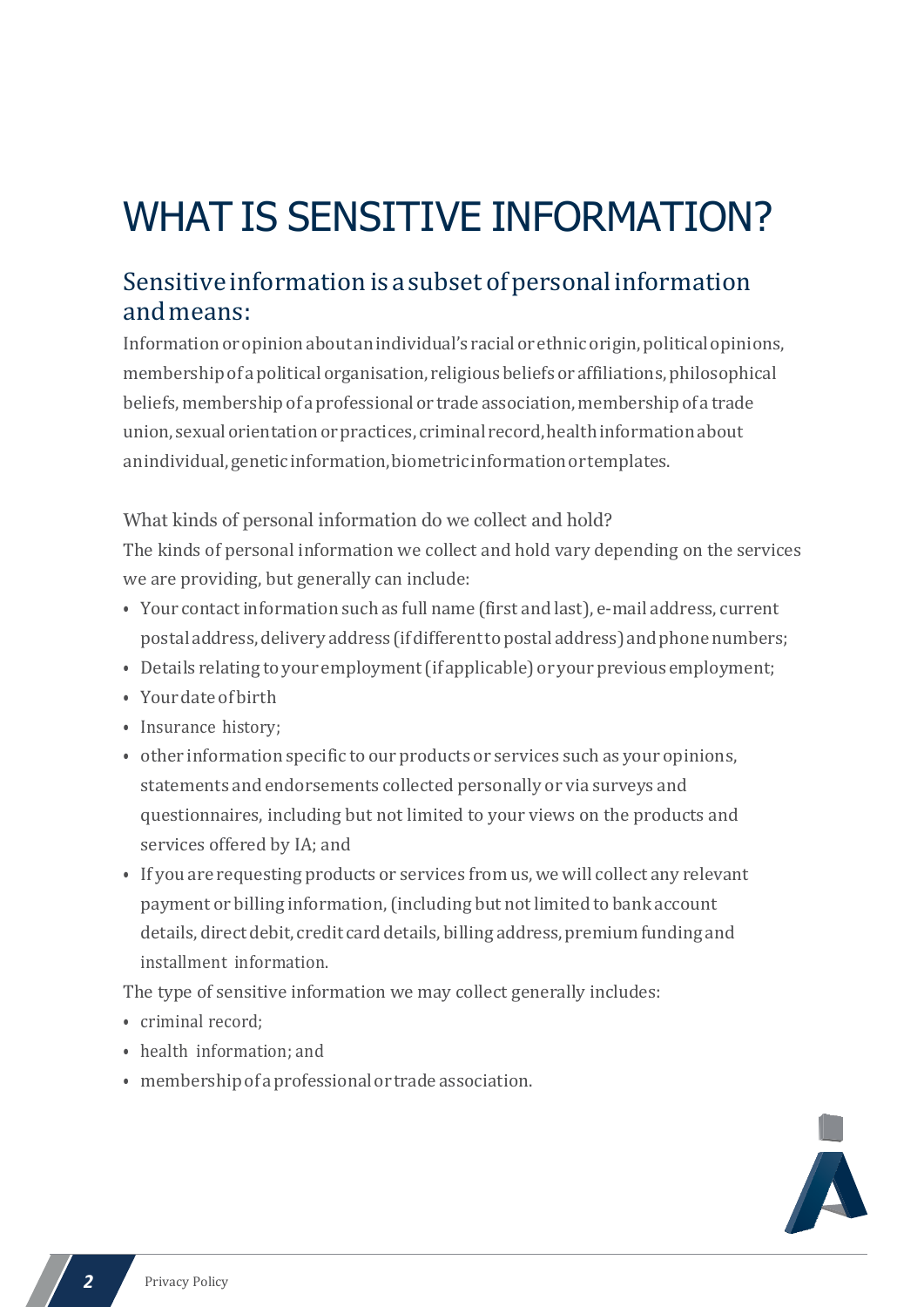### HOW DO WE COLLECT AND HOLD PERSONAL INFORMATION?

We only collect personal information by lawful and fair means and where itis reasonably necessary for, or directly related to, one or more of our functions or activities.

Unless itis unreasonable or impracticable for us to do so, or as provided otherwise under this Privacy Policy, we will collect your information directly from you or your agents.

If we collect details about you from someone else, we will, take reasonable steps to make you aware of the collection in accordance with the APPs.

We may obtain personal information indirectly and who it is from can depend on the circumstances. We will usually obtain it from another insured if they arrange a policy which also covers you, related bodies corporate, referrals, your previous insurers or insurance intermediaries, witnesses in relation to claims, health care workers, publicly available sources, premium funders and persons who we enter into business alliances with.

*We attemptto limitthe collectionanduseof sensitive information from you unless we are required to do so in order to carry out the services provided to you. However, we do not collect sensitive information without your consent.*

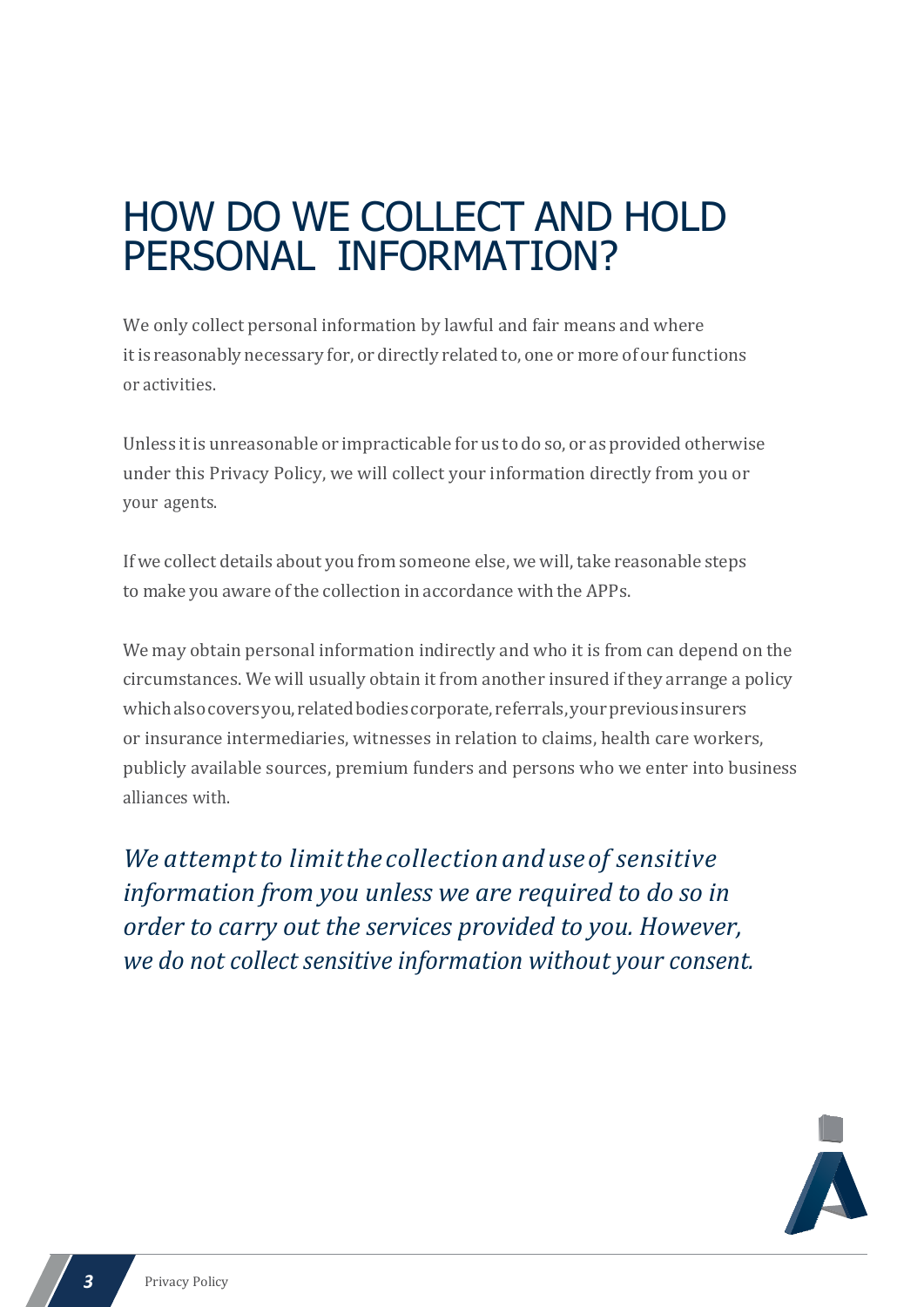We hold the personal information we collect within our own data storage devices or with a third party provider of data storage. We discuss the security of your personal information below.

#### The purposes for which we collect, hold, use and disclose your personal information

We collect, hold, use and disclose your personal information where it is reasonably necessary for, or directly related to, one or more of our functions or activities. These will usually include our insurance broking services, insurance intermediary services, funding services, claims management services and risk management and other consulting services and to meet any obligations we have at law e.g identity checks required by the *Anti-Money Laundering and Counter-Terrorism Financing Act 2006* and other legislation. Wealso use itfor direct marketing purposes explained in more detail below.

For example, we usually need to collect, hold, use and disclose personal information where:

- we are providing personal advice, so we can provide this advice to you;
- we arrange insurance, so insurer(s) can decide whether to offer insurance or not;
- you require premium funding, so the funder can decide whether to provide the fundingornot;
- a claim is made, so the insurer can make a decision on the claim;

We do not use or disclose personal information for any purpose that is unrelated to our services and that you would not reasonably expect (except with your consent). We will only use your personal information for the primary purposes for which it was collected or as consented to.

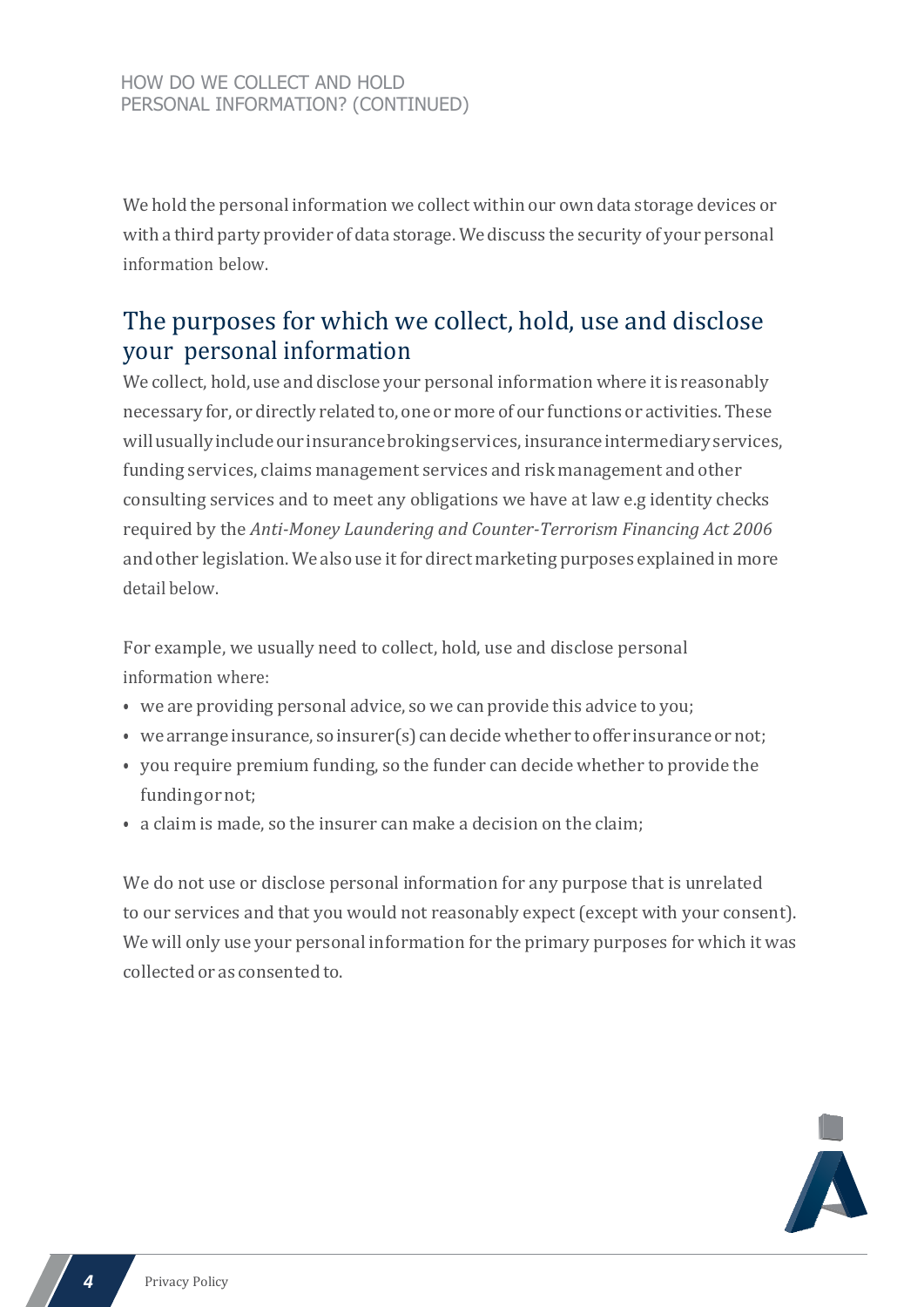#### HOW DO WE COLLECT AND HOLD PERSONAL INFORMATION? (CONTINUED)

We usually disclose personal information to third parties who assist us or are involved in the provision of our services and your personal information is disclosed to them only in connection with the services we provide to you or with your consent. We may also disclose it for direct marketing purposes explained in more detail below.

The third parties can include our related companies, our agents or contractors, insurers, their agents and others they rely on to provide their services and products (e.greinsurers),premiumfunders, other insurance intermediaries,insurance reference bureaus, loss adjusters or assessors, medical service providers, credit agencies, lawyers and accountants, prospective purchasers of our business and our alliance and other business partners.

These parties are prohibited from using your personal information exceptfor the specific purpose for which we supply it to them and we take such steps as are reasonable to ensure that they are aware of the provisions of this Privacy Policy inrelationtoyourpersonalinformation.

We also use personal information to develop, identify and offer products and services that may interest you, conduct market or customer satisfaction research. From time to time we may seek to develop arrangements with other organisations that may be of benefit to you in relation to promotion, administration and use of our respective products and services. See direct marketing explained in more detail further below. We do not use sensitive information to send you direct marketing communications without your express consent.

If we do propose to disclose or use your personal information other than for the purposes listed above, we will first seek your consent prior to such disclosure or use.

If we give third parties (including their agents, employees and contractors) your personal information, we require them to only use it for the purposes we agreed to.

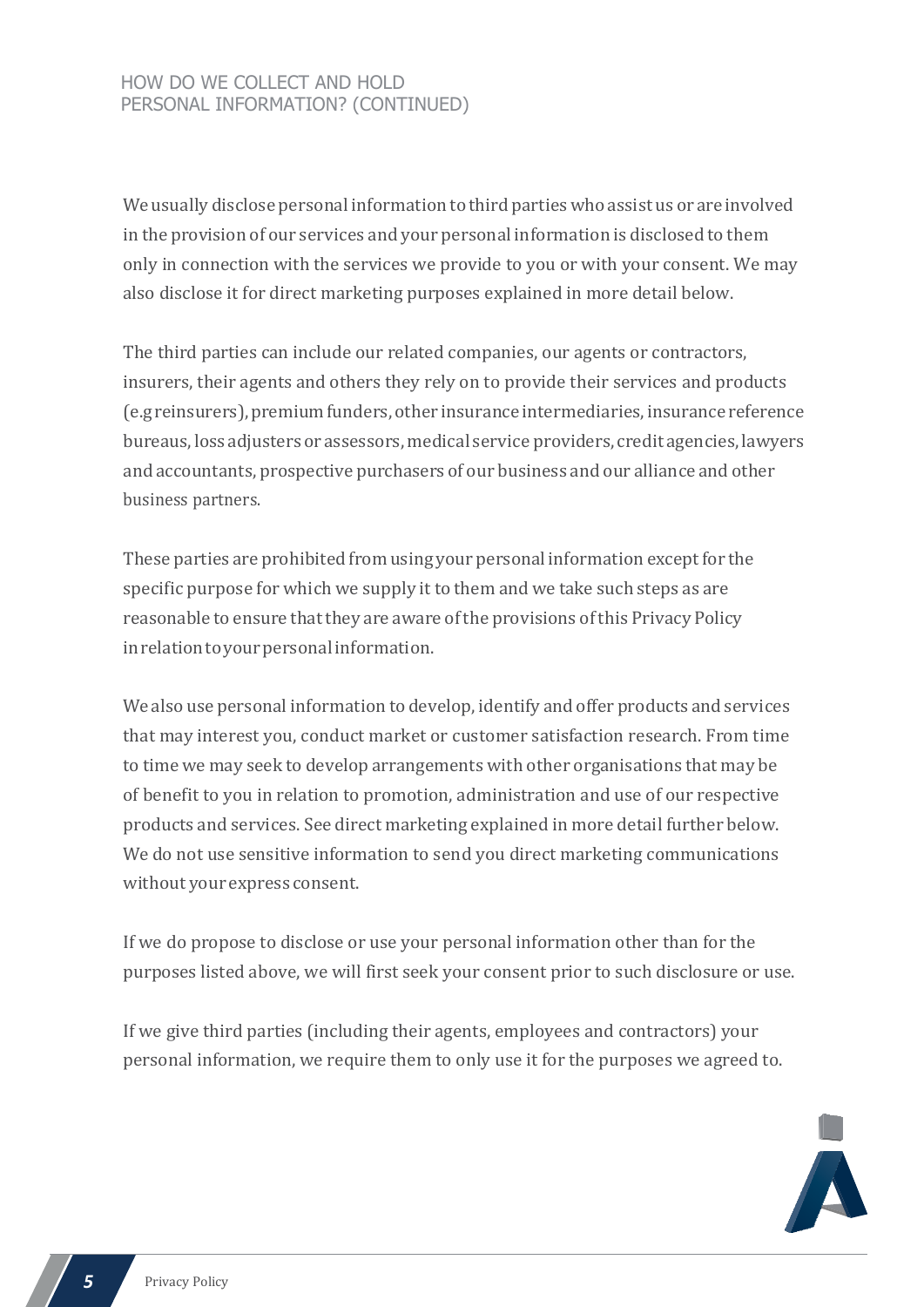### What if you do not provide some personal information to us?

If the required personal information is not provided, we or any involved third parties may not be able to provide appropriate services or products. If you do not provide the required personal information we will explain what the impact will be.

#### What dowe expect of you/ third parties we deal with when providing personal information about another person?

When you provide us with personal information about other individuals, we rely on you to have made them aware that you will or may provide their information to us, how we collect, use, disclose and handle it in accordance with this Privacy Policy and our relevant Privacy Statements. If it is sensitive information we rely on you to have obtained their consent to the above. If you have not done these things, you must tell us before you provide us with the relevant information.

If we give you personal information, you must only use it for the purposes we agreed to.

Unless an exemption applies or we agree otherwise, you must meet the requirements of the Privacy Act, when collecting, using, disclosing and handling personal information on our behalf.

You must also ensure that your agents, employees and contractors meet the above requirements.

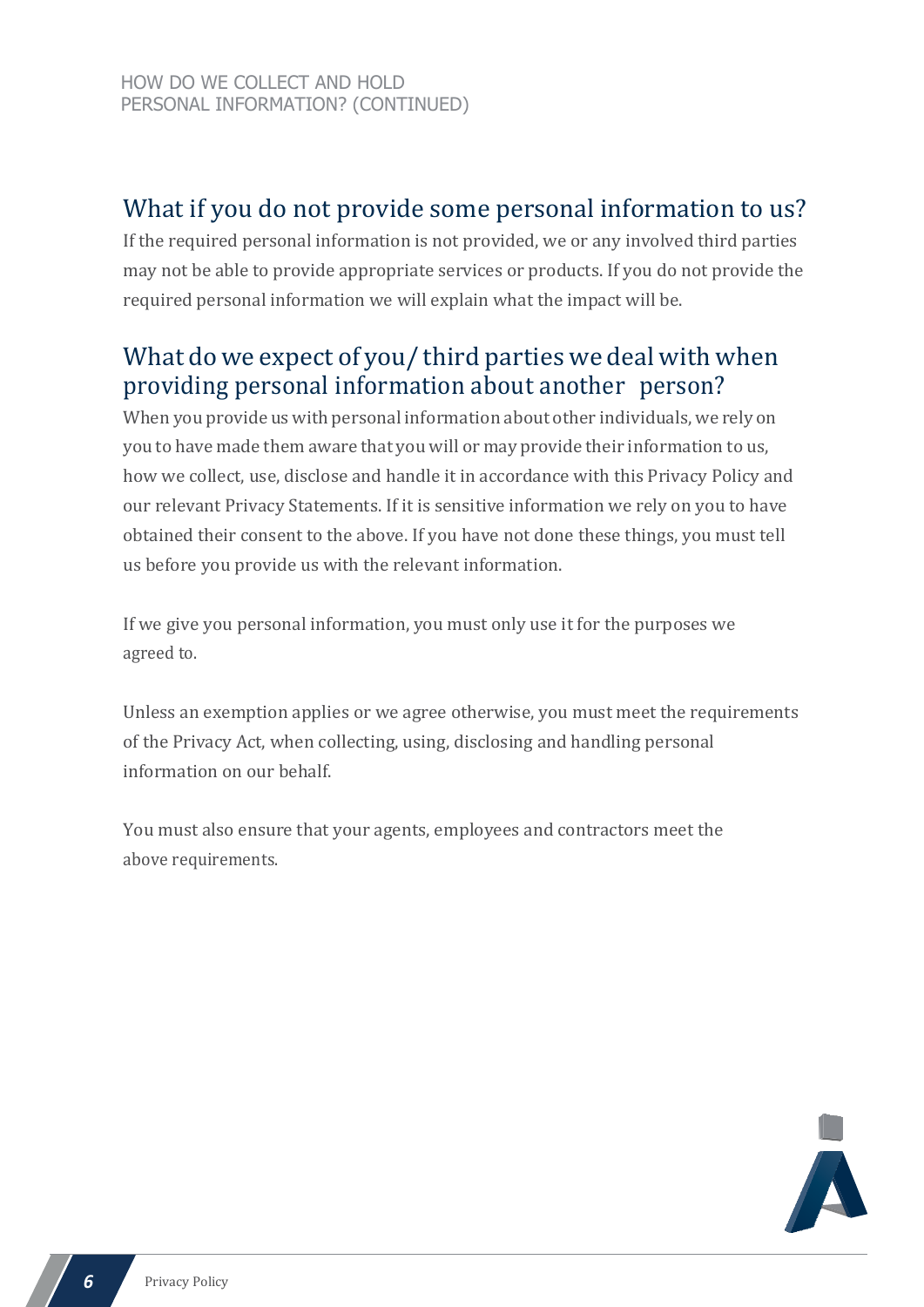#### How do we manage the security of your personal information?

We take reasonable steps to ensure that your personal information is safe. We retain personal information in hard copy records and electronically with us or our appointed data storage provider(s). You will appreciate, however, that we cannot guarantee the security of all transmissions of personal information, especially where the internet is involved.

Notwithstanding the above, we endeavor to take all reasonable steps to:

- protect any personal information that we hold from misuse, interference and loss, and to protect it from unauthorised access, modification or disclosure both physically and through computer security measures;
- destroy or permanently de-identify personal information in accordance with the Privacy Act.

We maintain computer and network security; for example, we use firewalls, anti-virus &anti-spam (security measures for the internet) and other security systems such as user identifiers and passwords to control access to computer systems.

### Data quality

We take reasonable steps to ensure that personal information is current, accurate, up-to-date and complete whenever we collect or use or disclose it.

Throughout our dealings with you we will take reasonable steps to confirm the details of your personal information we hold and ask you ifthere are any changes required. The accuracy of personal information depends largely on the information you provide to us, so we rely on you to:

- let us know if there are any errors in your personal information you become awareof;and
- keep us up-to-date with changes to your personal information (such as your name or address).

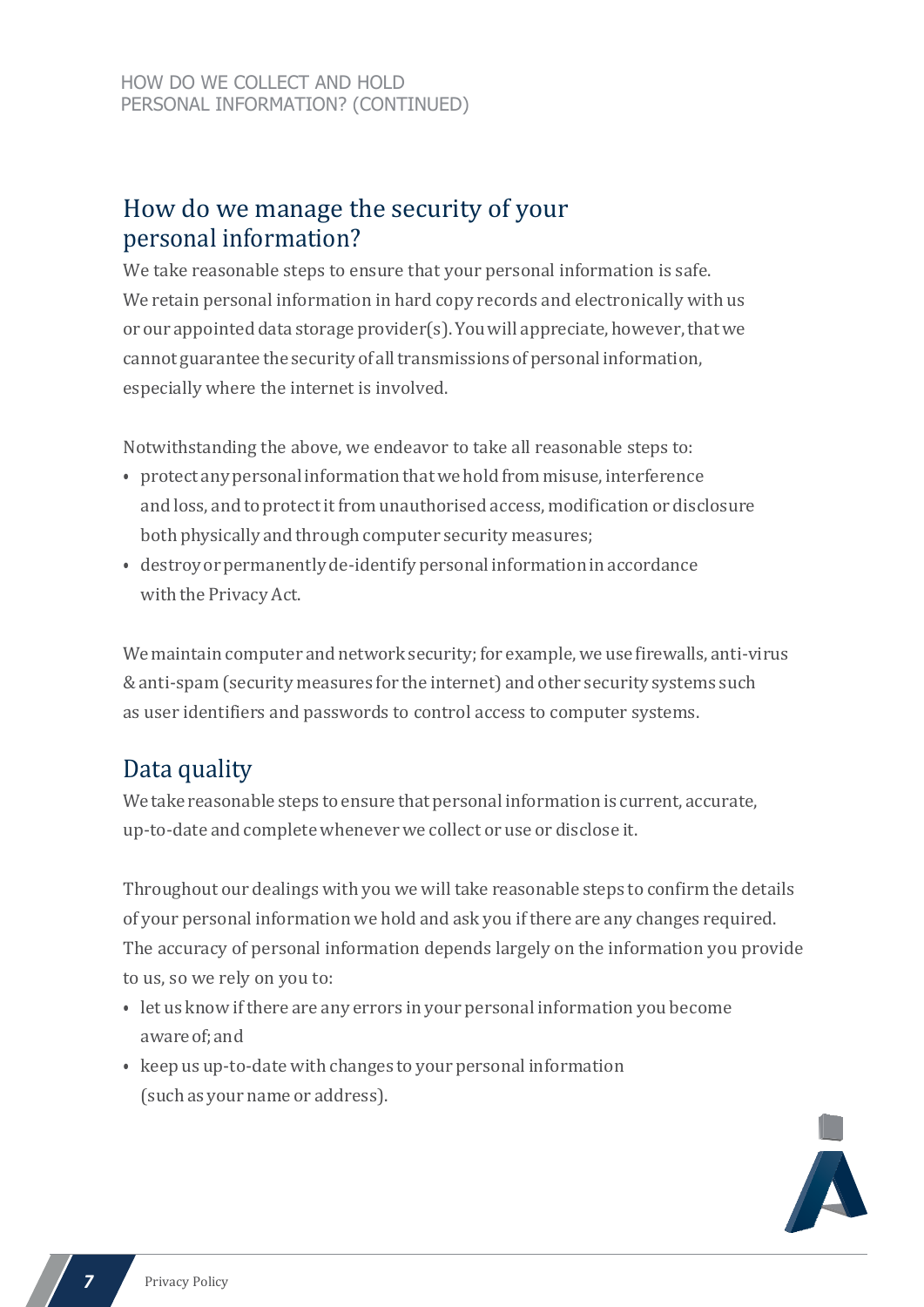### Access to and correction of your personal information

You are entitled to have access to any personal information relating to you which we possess, except in some exceptional circumstances provided by in law. For example, we may refuse access where the:

- information may have an unreasonable impact on the privacy of others;
- requestis frivolous or vexatious;
- information relates to existing or anticipated legal proceedings andwould not be accessible by the process of discovery in those proceedings;
- information would reveal our intentions in relation to negotiations in such a way as to prejudice those negotiations.

Where providing access would reveal evaluative information generated by us in connection with a commercially sensitive decision-making process, we will provide an explanation for the decision rather than direct access to the information.

If we refuse access or to give access in the manner requested by you we will let you know why in writing and provide you with details about how to make a complaint about the refusal.

If we make a correction to your personal information we may retain a copy ofthe previous information for our records or as requiredby law.

If you wish to access your personal information please write to PrivacyOfficer, Insurance Advisernet Australia Pty Ltd, PO Box 633 North Sydney NSW 2059.

In most cases we do not charge for receiving a request for access to personal information or for complying with a correction request.

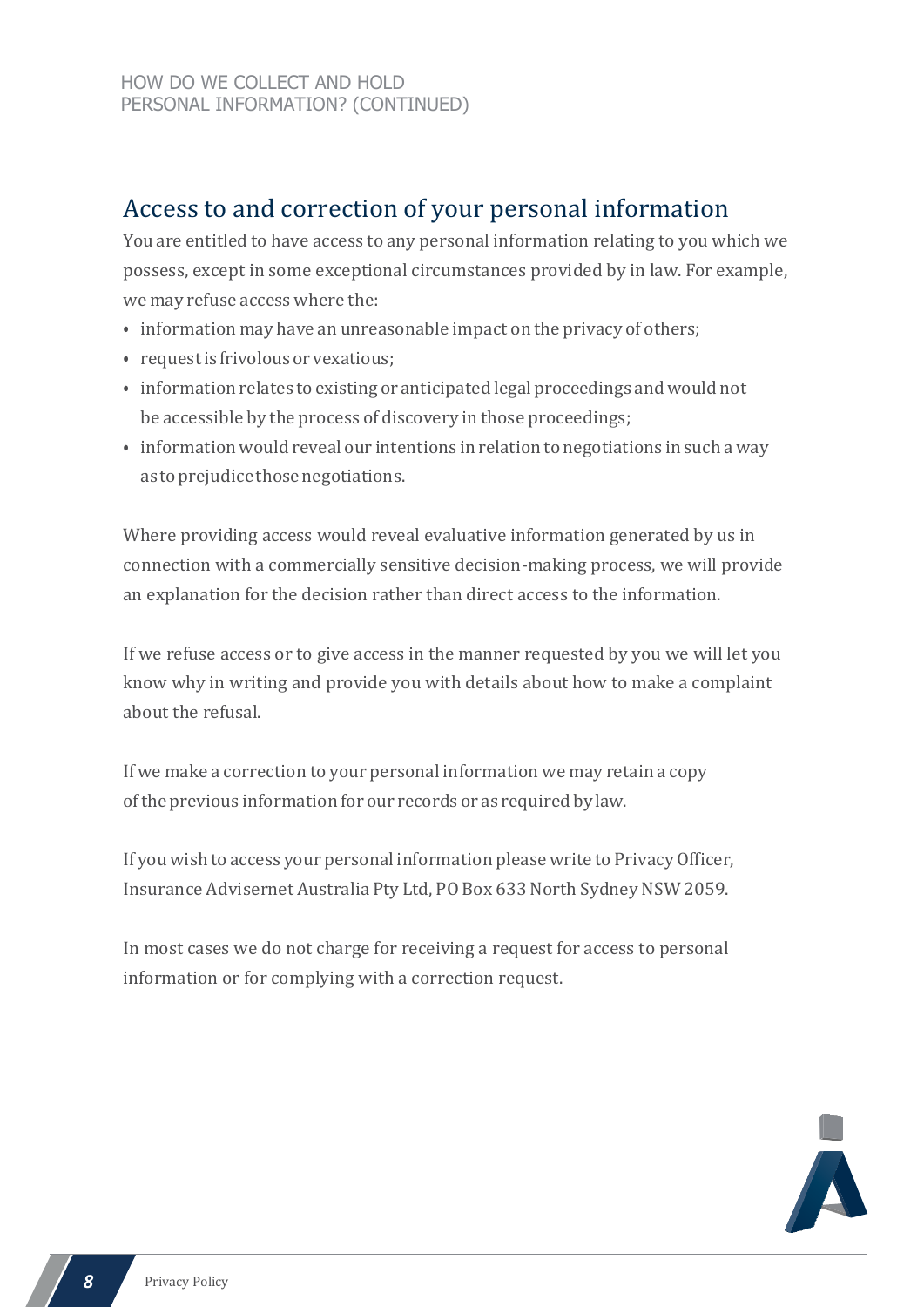#### Dowe transferinformationoverseas?

Any personal information provided to IA may be transferred to, and stored at, a destination outside Australia, including but not limited to New Zealand, Singapore, United Kingdom and the United States of America. Details of the countries we disclose to may change from time to time. Personal information may also be processed by staff or by other third parties operating outside Australia who work for us or for one of our suppliers, agents, partners or related companies.

When we send information overseas, in some cases we may not be able to take reasonable steps to ensure that overseas providers do not breach the Privacy Act and they may not be subject to the same level of protection or obligations that are offered by the Act. By proceeding to acquire our services and products you agree that you cannot seek redress under the Act or against us (to the extent permitted by law) and may not be able to seek redress overseas. If you do not agree to the transfer of your personalinformationoutsideAustralia,pleasecontactus.

#### Sale or restructure of business

In the future we may consider the sale or restructure of our business or the purchase ofthe business of other Insurance Brokers or financial advisers.In such circumstances it may be necessary for your personal information to be disclosed to permit the parties to assess the sale or restructure proposal for example through a due diligence process. We will only disclose such of your personal information as is necessary for the assessment of any sale or restructure proposal and subject to appropriate procedures to maintain the confidentiality and security of your personal information. In the event that a sale or restructure proceeds, we will advise you accordingly.

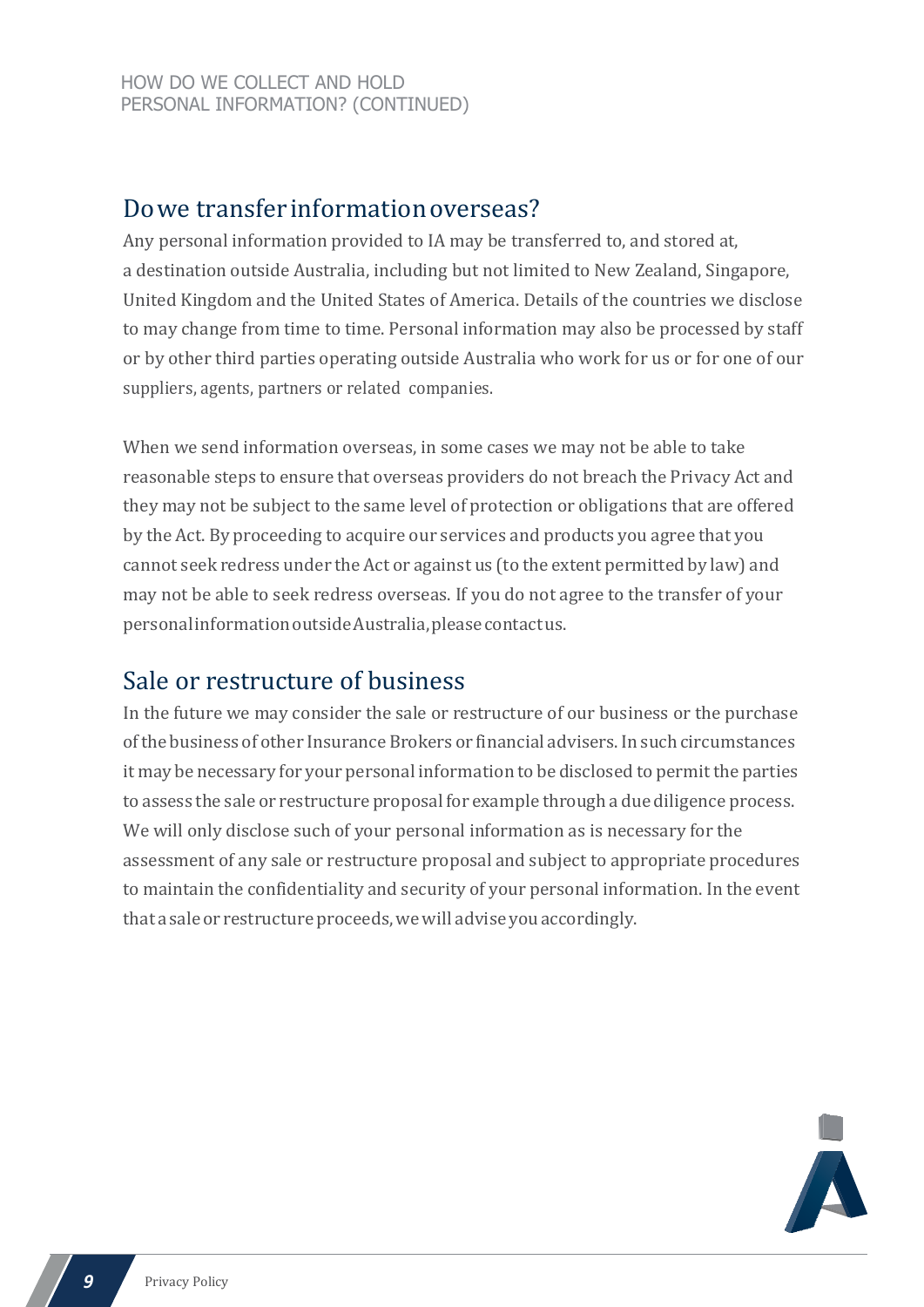### DIRECT MARKETING

We may use your personal information, including any email address you give to us, to provide you with information and to tell you about our products, services or events or any other direct marketing activity (including third party products, services and events which we consider may be of interest to you). Without the limitation just described, if it is within your reasonable expectations that we send you direct marketing communications given the transaction or communication you have had with us, then we may also use your personal information for the purpose of sending you direct marketing communications which we may consider may be of interest to you. We may request our related parties to contact you about services and products that may be of interest to you.

### OUR WEBSITE

You are able to visit our website without providing any personal information. We will only collect personal information through our websites with your prior knowledge for example where you submit an enquiry or application online.

Email addresses are only collected if you send us a message and will not be automatically added to a mailing list.

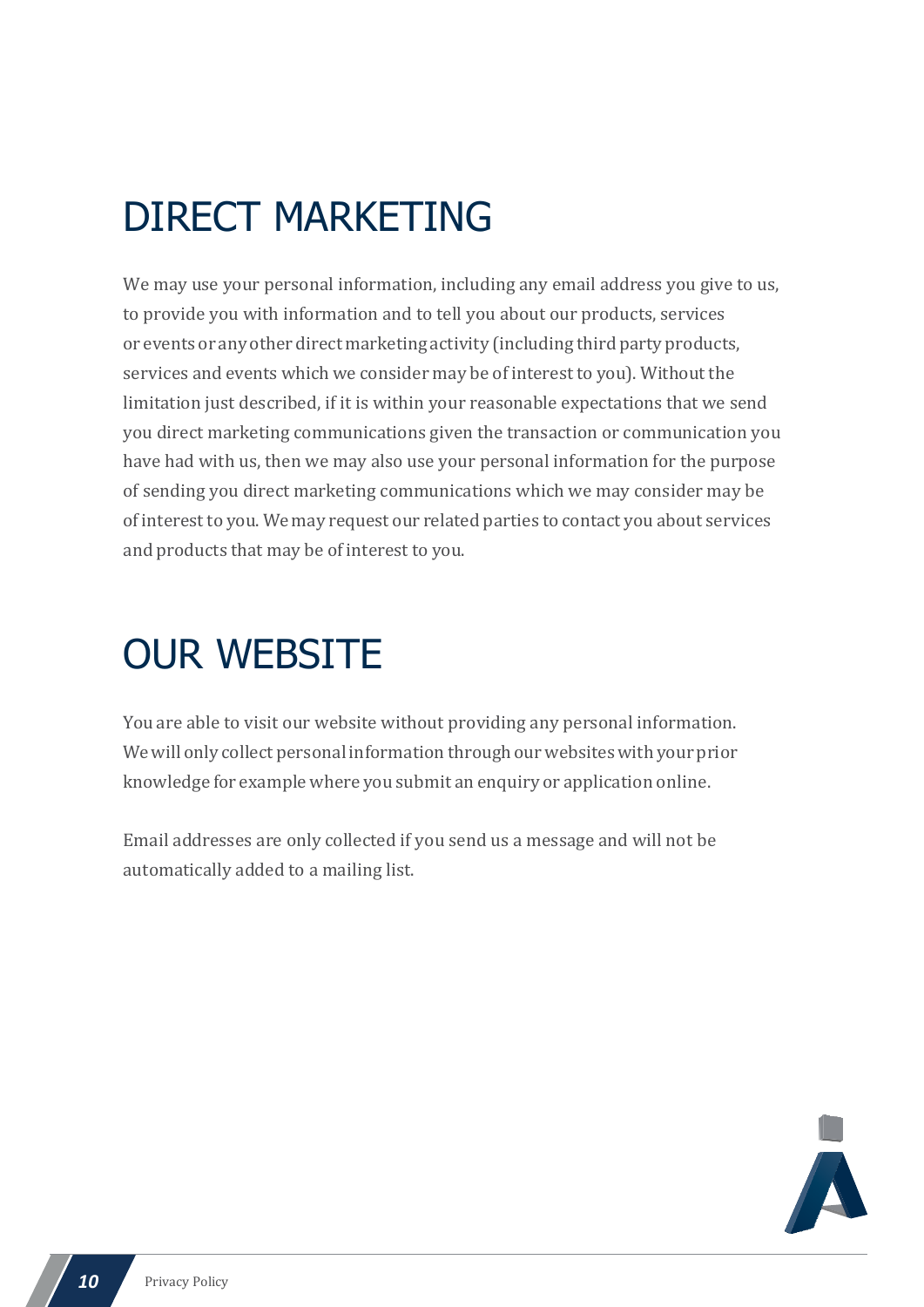### **COOKIES**

A cookie is a small string of information that a website transfers to your browser for identification purposes. The cookies we use may identify individual users.

- Cookies caneitherbe "persistent"or "session"based.Persistent cookies are stored on your computer, contain an expiration date, and are mainly for the user's convenience.
- Session cookies are short-lived and are held on your browser's memory only for the duration of your session; they are used only during a browsing session, and expire when you quit your browser.
- We may use both session and persistent cookies. This information may be used to personalise your current visit to our websites or assist with analytical information onsitevisits.
- Most internet browsers can be set to accept or reject cookies. If you do not want to accept cookies, you can adjust your internet browser to reject cookies or to notify you when they are being used. However, rejecting cookies may limit the functionality of our website.

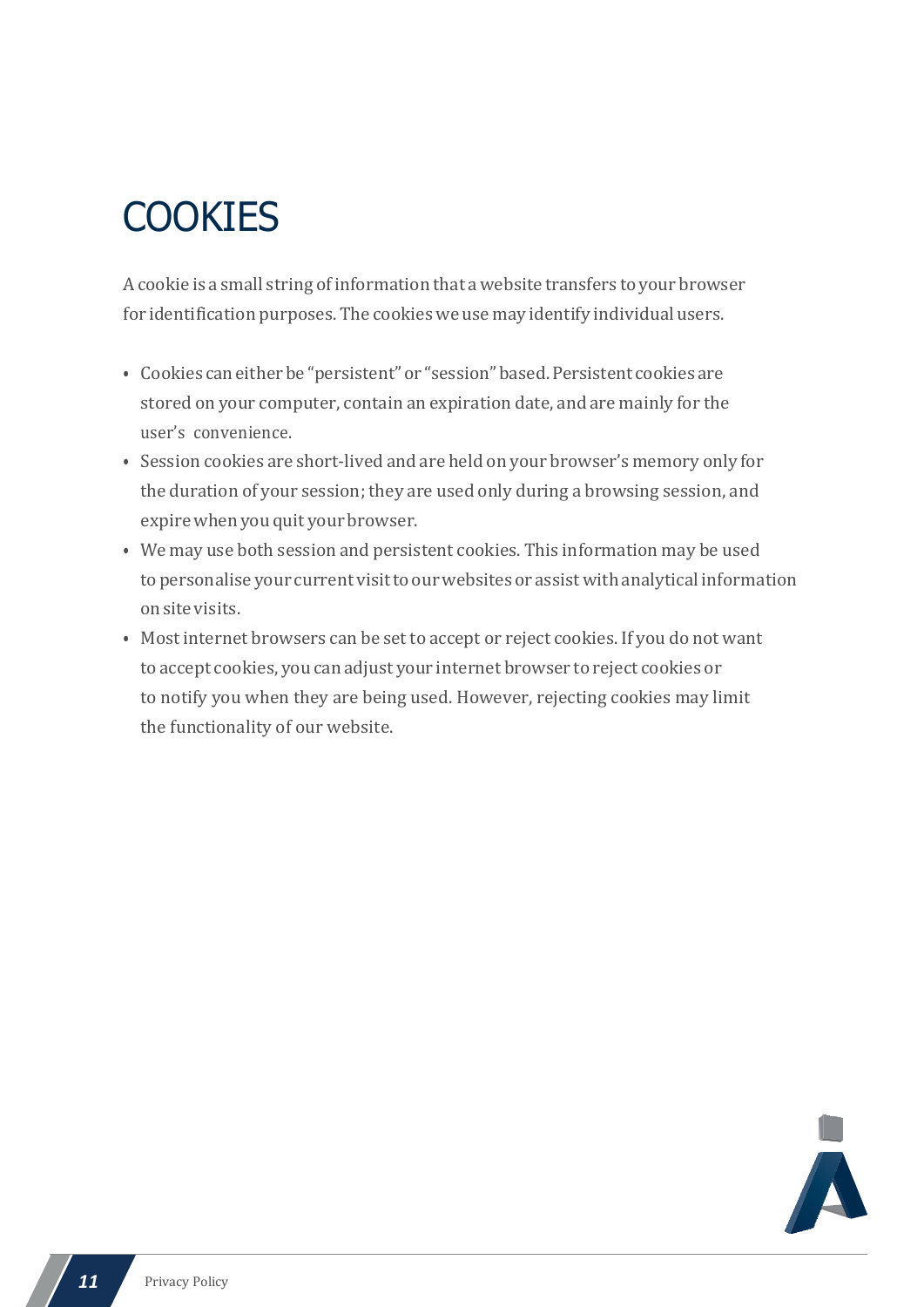# COMPLAINTS

#### If you do have a compliant about privacy we ask that you contact our office first to help us to assist you promptly.

In order to resolve a complaint, we:

- Will liaise with you to identify and define the nature and cause of the complaint;
- May request that you detail the nature of the complaint in writing;
- Will keep you informed ofthe likely time within which we will respond toyour complaint;
- Will inform you of the reason for our decision in resolving such complaint; and
- Keep a record of the complaint and any action taken in the Register of Complaints.

If you have a complaint please either email us at [reception@iaa.net.au](mailto:reception@iaa.net.au) or write to us at PO Box 633 North Sydney NSW 2059 and our Privacy Officer will then attempt to resolve the issue or complaint.

When we make our decision, we will also inform you of your right to take the matter to the Office of the Australian Information Commissioner (OAIC) if you are not satisfied. In addition if you have not received a response from us of any kind to your complaint within 30 days, then you have the right to take the matter to the OAIC (contact details are provided below).

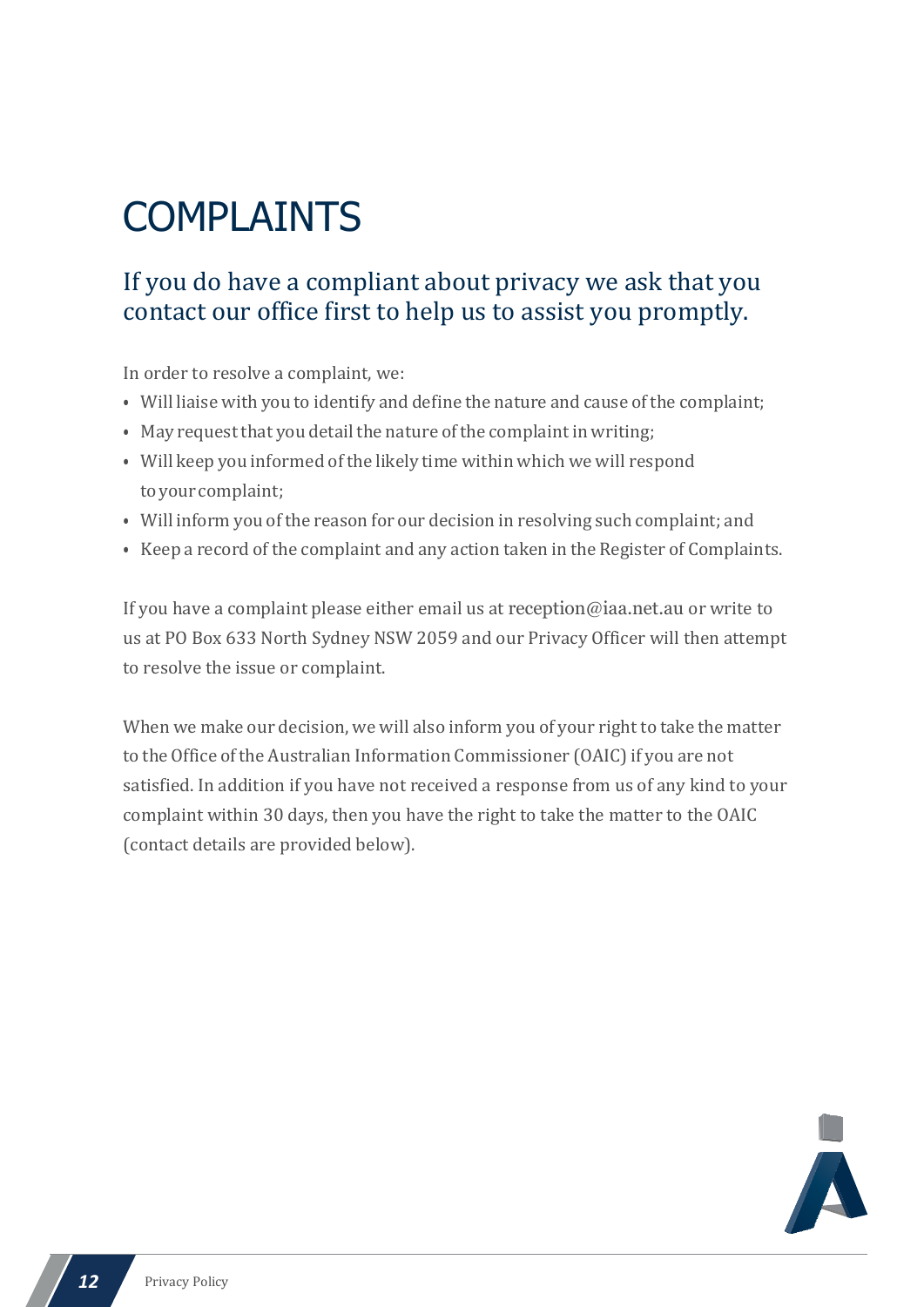You also have a right in limited circumstances to have your privacy complaint determined by the Financial Ombudsman Service (FOS). The FOS can determine a complaint about privacy where the complaint forms part of a wider dispute within the FOS Terms of Reference between you and us or when the privacy complaint relates to or arises from the collection of a debt. We are bound by FOS™ determinations, provided the dispute falls within the FOS Terms of Reference. Unless exceptional circumstances apply, you have two years from the date of our letter of decision to make an application to the FOS for a determination. You can access the FOS dispute resolution service by contacting them at:

Financial Ombudsman Service Australia GPO Box 3, Melbourne, Victoria 3001.

1800 367 287 **WW.fos.org.au** ✉ [info@fos.org.au](mailto:info@fos.org.au)

If you would like further details of our Privacy Complaints Handling Procedure, please contact our PrivacyOfficer using the contact details listed above.

We recommend that you retain this information for future reference.